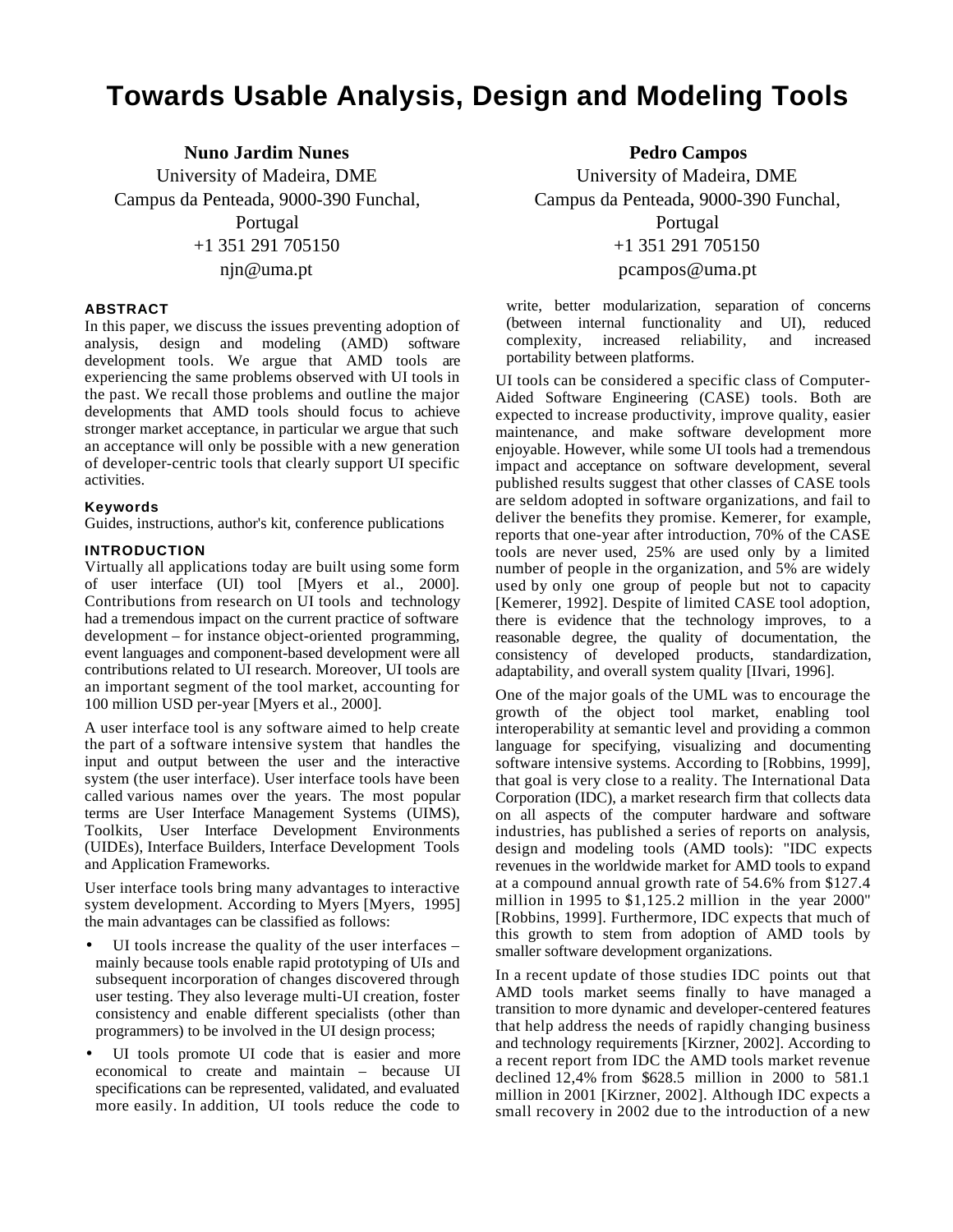class of tools that are easier to use and teach and the growing interest in the UML, there is a clash between the expectations of IDC for this market in the late 90s and the actual revenues in the early 2000s. From the enthusiastic expectations of the late 90s IDC is now taking a more conservative approach to this market. Worldwide revenues are expected to stay flat, growing slowly from \$598 million in 2001 to \$1.1billion in 2006 [Kirzner, 2002].

To perform this recovery IDC points out that vendors must focus on providing tools that help developers achieve time to market at lower costs. Some of the requirements specifically pointed out by IDC are: i) adding support for web services; ii) include enhancements that allow developers to separate business logic from process logic; and iii) integrating modeling and design activities into development tools.

In this paper we argue that AMD tools are experiencing the same problems observed with UI tools in the past. In the next section we recall those problems and in the following section outline the major developments that AMD tools should focus to achieve stronger market acceptance, in particular we argue that such an acceptance will only be possible with a new generation of developer-centric tools that clearly support UI specific activities.

## **TRENDS IN UI TOOLS**

In a recent survey on the Past, Present and Future of User Interface Tools, Myers and colleagues identified some issues that are important for evaluating, which approaches were successful and which ones are promising in the future [Myers et al., 2000]:

- The parts of the UI the tools address the tools that succeeded in the past contributed significantly in one part of UI development. The majority of the successful tools and technologies focused on a particular part of the UI that was a significant problem, and which could be addressed thoroughly and effectively. Examples of successful approaches include [Myers et al., 2000]: Window managers and toolkits, event languages, interactive graphical tools, component systems, scripting languages, hypertext and object-oriented programming. Examples of approaches that failed to receive commercial success due to issues involved with trying to address the whole problem include UIMSs and Model-based and automatic generation techniques;
- Threshold and Ceiling the threshold is related to the difficulty of learning a new system and the ceiling is related with how much can be done using the system. Successful approaches in the past are usually low threshold and low ceiling (e.g. interactive graphical tools, hypertext and the www) or high threshold and high ceiling (windows managers, toolkits and object-oriented programming). Examples of unsuccessful approaches that suffered from the high threshold problem include formal languages and constraints. Although different attempts have been made to lower the threshold of some of those approaches, they are done at the expense of powerful features that allow for a high-ceiling, thus become less attractive for developers;
- Path of Least Resistance tools and technologies influence the kinds of UIs that can be created, therefore successful tools lead to good UIs. Examples of successful approaches that provided a path of least resistance are window managers and toolkits. Those approaches are mainly responsible for the significant stability of the current desktop UI, which highly contributed for the consistency in today's UI and the possibility of users to build and transfer skills within different applications and platforms. Counter-examples include formal languages, which promoted rigid sequences of actions that are highly undesirable in modern non-modal UIs, thus the path of least resistance of these tools is detrimental to good UI design;
- Predictability developers typically resist tools that can provide unpredictable results in the final systems. Most successful approaches provided predictability and control over the resulting UI, conversely the majority of tools employing automatic techniques (e.g. model based systems and constraints) made the connection between the specification and the final result difficult to understand and control;
- Moving Targets  $-$  as with any interactive system, it is very difficult to develop tools without having a significant experience and understanding of the tasks they support. Conversely, the time it takes to understand a new implementation task can lead that good tools become available when that task is less important or even obsolete. Most successful approaches took advantage of the high stability of today's standard GUI. On the contrary, nearly all-unsuccessful approaches succumbed to the moving-target problem. UIMSs, language-based approaches, constraints and model-based systems were designed to support a flexible variety of interaction styles and became less important with standardization of the desktop UI.

The discussion of the above issues for UI tools makes clear that successful approaches focused on a particular part of the user interface that was a significant problem and which could be addressed effectively reducing the development effort, allowing UIs to be created quickly and promoting a consistent look and feel. The long stability of the GUI desktop and direct-manipulation user interface style has enabled the maturing of the successful tools, alleviating the moving-target problem that affected the earliest research approaches [Myers et al., 2000].

#### **REQUIREMENTS FOR THE NEXT GENERATION OF AMD TOOLS**

In this paper we argue that the next generation of AMD and UI tools should evolve along the successful path of the existing UI tools.

The UML, and the related tool interchange formats (XMI), were expected to encourage the growth of AMD tool usage, however there is little evidence that the UML enabled the predicted explosion in the AMD tool market. It is without question that UML enabled access to a standard nonproprietary modeling language; therefore vendors can focus on a single language and take advantage of flexible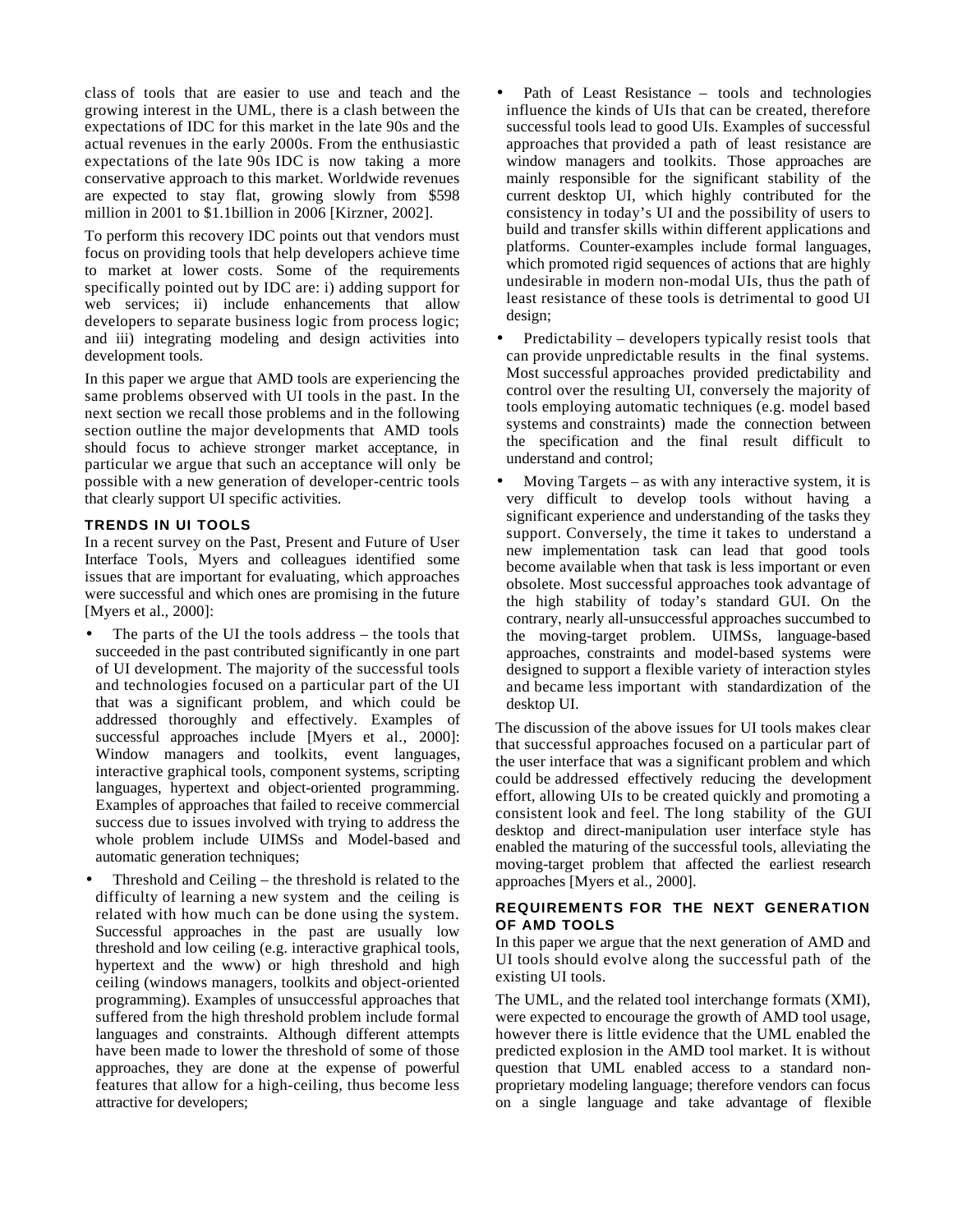interoperability that permits loss-less information exchange. There is now consensus that we have access to the standards and technology that could improve the effectiveness of AMD tool usage in modern software engineering. However, software development has changed significantly in the past years, thus tools must comply with the new challenges that software developers face today. The same principles that underlie user-centered design also apply to AMD tools. Hence, the new tools must focus on the real world tasks that are ultimately important for software developers. Particularly, tools should support, not only the "hard" aspects, but also the "soft" aspects of software development. These include support for creativity, improvisation and design assistance over a process-oriented framework.

User-interface design is irrefutably one of the most creative activities in software development. Despite that, user interface tools are one of the most successful market segments in the industry. The relative stability of the current desktop graphical user interface enabled user interface tools to reach a sophistication level that virtually any interactive system today is built using some form of UI tool. We claim that for AMD tools to achieve the same level of ubiquity that UI tools accomplished they should concentrate on:

- The parts of software development the tools address UI tools that succeeded in the past contributed significantly in one part of UI development. AMD tools should also focus on significant parts of software development in detriment of trying to solve the whole problem. In particular AMD tools should concentrate on issues like traceability between different models at different levels of abstraction and specific design issues such as refactoring; instead of trying to generate executable code in a way that is inflexible and prevents developers to contribute creatively to development. AMD tools should support software development in a way similar to interactive graphical tools and interface builders.
- Threshold and Ceiling successful approaches in UI tools are usually low threshold and low ceiling, meaning they are easy to learn but don't support much. The UML is a very complex language and provides too much diagrams and modeling constructs than the average developer can cope with. AMD tools should concentrate on specific diagrams and modeling constructs that are particularly effective in supporting important development activities. AMD tools should support software development using a clearly focused subset of the UML, while also support specific extensions to the language where they are most effective (including UI design, business process modeling and known patterns such as entity-boundary-control). AMD tools should also enable different syntaxes to the UML, leveraging the existing knowledge of developers and the collaboration between developers, end-users and other stakeholders (for instance enabling UML diagrams to be depicted as index cards and other low-tech materials that leverage communication with non-developers).
- Path of Least Resistance tools and technologies influence the kinds of UIs that can be created (successful tools lead to good UIs). AMD tools should support pattern based analysis and design, and frameworks that are well known to leverage good practices in software development. Like window managers and toolkits enabled consistency in today's UI, patterns, components and development frameworks (EJB, .NET and others) should be seemliness supported in AMD tools in a way that helps developers practice reuse.
- Predictability developers typically resist tools that can provide unpredictable results in the final systems. AMD tools should avoid automatic techniques that make the connection between high-level specifications and the final result difficult to understand and control. Instead AMD tools should concentrate on generating artifacts that are capable of being evaluated by developers and endusers and different levels of abstraction. The focus should be on maintaining traceability between the high level models and the lower level models and also in helping developers incorporate feedback introduced by continuous evaluation.
- Moving Targets it is very difficult to develop tools thout having a significant experience and without having a significant experience and understanding of the tasks they support. Existing AMD tools concentrate on generating code and depicting artifacts that correspond to executables (whether runtime or not). A great deal of effort in modern development is devoted to other tasks: requirements gathering, management and assessment, prioritizing development, evaluating design alternatives, prototype evaluation, etc. All of those activities belong to different levels of abstraction than code and are not supported effectively (or at all) in current AMD tools. Moreover, they are mostly activities that require co-evolution of development artifacts and communication with non-developers.

# **CONCLUSION**

Current UML modeling tools are not focused on the requirements of software developers. There is substantial empirical evidence that combining process (or method) information in modeling tools could highly contribute for increased AMD tool adoption. Carefully integrating modeling features in development tools seams an obvious solution to this problem. Again we take on UID as an example, the only successful tools that are highly integrated with coding activities are interface builders. AMD tools should leverage the previous experience with those tools in order to achieve adoption levels that are predicted for a long time.

Conventional AMD tools don't support the thought process of developers; they should concentrate on specific tasks that are ultimately important to developers instead of attempting to generate code all the way into implementation. The next generation of AMD tools should support process management, communication with nondevelopers, traceability, pattern-based design, refactoring and evaluation. All of these important issues are absent from conventional AMD tools; they usually required a